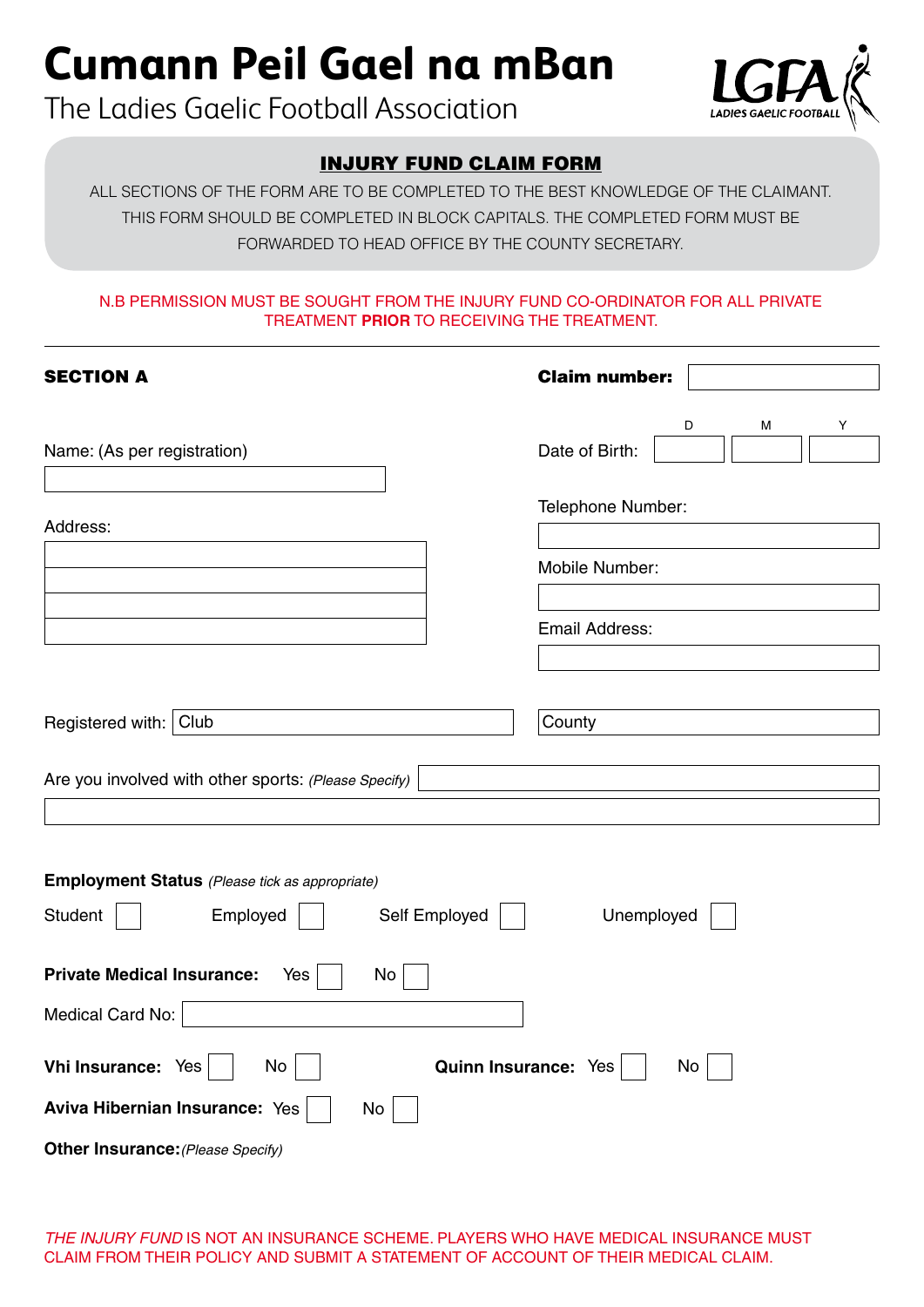### SECTION B

| Date of Injury:                                                                                                                                | Time of Injury:         |                                                                                                                     | <b>Nature of Injury:</b> |  |  |  |
|------------------------------------------------------------------------------------------------------------------------------------------------|-------------------------|---------------------------------------------------------------------------------------------------------------------|--------------------------|--|--|--|
| Preliminary Claim Form MUST have been submitted within eight weeks of date of injury<br>or if the claim exceeds $\in$ 200.00                   |                         |                                                                                                                     |                          |  |  |  |
| <b>Brief Details of how injury occurred:</b>                                                                                                   |                         |                                                                                                                     |                          |  |  |  |
|                                                                                                                                                |                         |                                                                                                                     |                          |  |  |  |
| Club:                                                                                                                                          |                         | County:                                                                                                             |                          |  |  |  |
| Training: Yes<br>No                                                                                                                            |                         | <b>Training: Yes</b>                                                                                                | No                       |  |  |  |
| Game:<br>No<br>Yes                                                                                                                             |                         | Game:<br>Yes                                                                                                        | No                       |  |  |  |
| Have you submitted: A Preliminary Claim Form or a previous Injury Fund Claim Form in relation to this injury:<br>Yes<br>No                     | If yes please state No. |                                                                                                                     |                          |  |  |  |
| <b>SECTION C</b>                                                                                                                               |                         |                                                                                                                     |                          |  |  |  |
| To be completed if claiming loss of wages (Please enclose last 4 payslips & doctors certificate)                                               |                         |                                                                                                                     |                          |  |  |  |
| Employer's Name/Company                                                                                                                        |                         |                                                                                                                     | <b>Telephone Number</b>  |  |  |  |
|                                                                                                                                                |                         |                                                                                                                     |                          |  |  |  |
| Address                                                                                                                                        |                         |                                                                                                                     |                          |  |  |  |
|                                                                                                                                                |                         |                                                                                                                     |                          |  |  |  |
| Were you disabled by your injury, unfit to attend work and unable to earn an income?                                                           |                         |                                                                                                                     |                          |  |  |  |
| Dates when absent from work                                                                                                                    |                         |                                                                                                                     |                          |  |  |  |
| Amount of Benefit paid to you by Department of Social Welfare?<br>(Please enclose letter from the above Department stating amount paid to you) |                         |                                                                                                                     |                          |  |  |  |
| Were you paid by your Employer while injured?                                                                                                  |                         |                                                                                                                     |                          |  |  |  |
| Had you income from any other source while injured?                                                                                            |                         |                                                                                                                     |                          |  |  |  |
| (Please Specify)                                                                                                                               |                         |                                                                                                                     |                          |  |  |  |
|                                                                                                                                                |                         |                                                                                                                     |                          |  |  |  |
| TO BE COMPLETED BY EMPLOYER                                                                                                                    |                         | Date employment commenced                                                                                           |                          |  |  |  |
| <b>Gross Weekly Wage</b>                                                                                                                       | <b>Nett Weekly Wage</b> | Date Missing                                                                                                        | Date Returned            |  |  |  |
| I declare that the above was/not paid by me while injured during the dates stated above.                                                       |                         |                                                                                                                     |                          |  |  |  |
| Employer's Registration No.                                                                                                                    |                         | Employer's Stamp                                                                                                    |                          |  |  |  |
| Signed:                                                                                                                                        |                         | If no stamp available Please<br>include a letter On Company<br><b>Headed Paper confirming</b><br>the Above details. |                          |  |  |  |
|                                                                                                                                                |                         |                                                                                                                     |                          |  |  |  |

# **Loss of Wages Certification - For Self Employed:**

**I declare that I am unfit for work as a result of participating in Ladies Gaelic Football and am unable to earn my nett weekly income.**

- **I attach (i) Certificate from my Doctor**
	- **(ii) Confirmation of loss of nett weekly income from my Accountant (include Chartered Accountants Registration No).**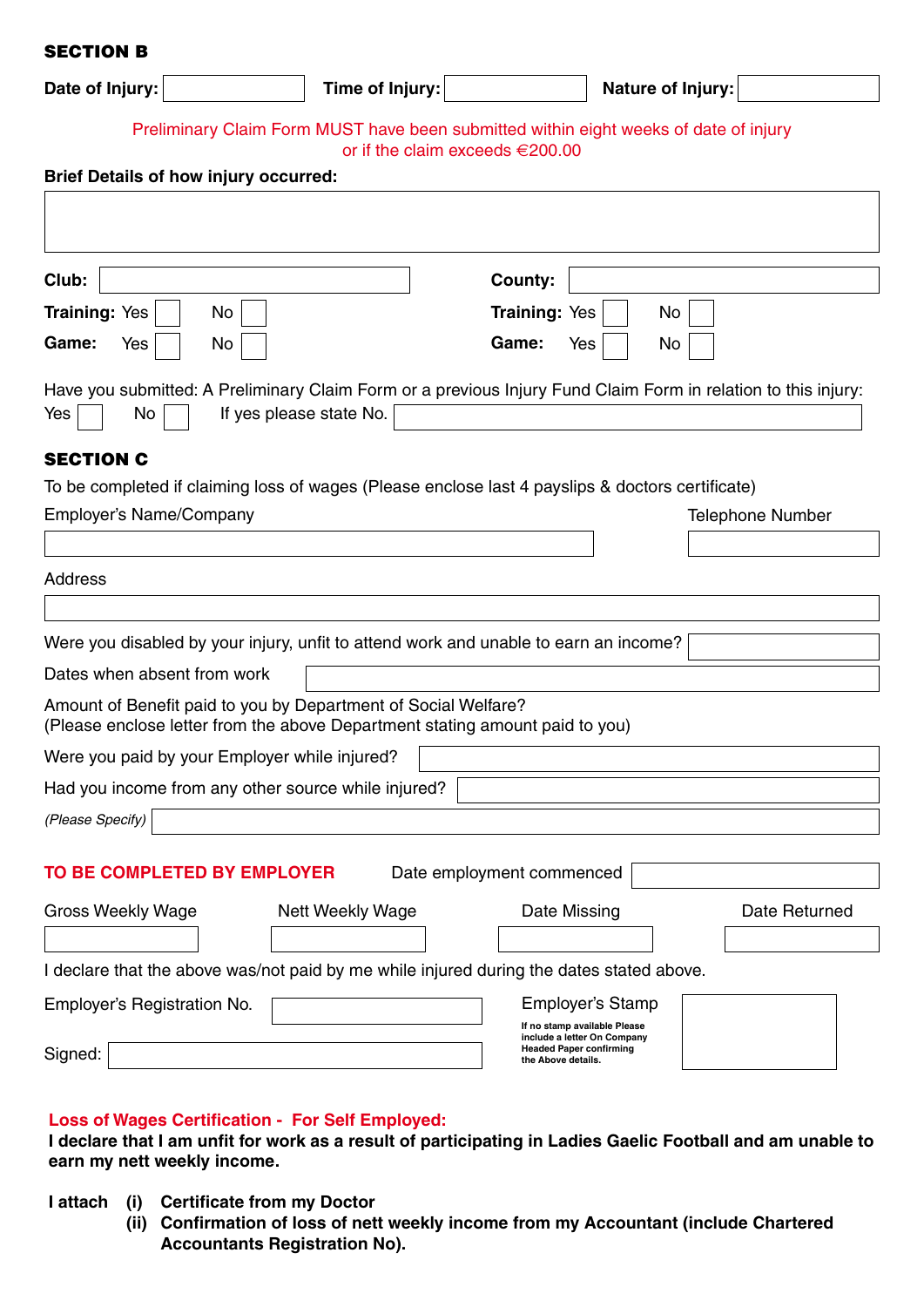# SECTION E - All sections must be completed

### **TO be completed by the claimant:**

I declare that I am a registered member of the Association and give permission to Central Council of Cumann Peil Gael na mBan or their representatives to make any enquires that they deem necessary and that all information contained is correct.

| <b>The Injured Player</b><br>(i) | Has the form been signed by<br>No<br>Yes<br>(ii)                                                              | Person in charge of team<br><b>Yes</b><br>No                                                                 |
|----------------------------------|---------------------------------------------------------------------------------------------------------------|--------------------------------------------------------------------------------------------------------------|
| <b>Check List:</b>               | Are all original receipts included?<br>Are all Sections of the form completed?                                | <b>Yes</b><br>No<br><b>Yes</b><br>No                                                                         |
|                                  | To Be Completed By County Secretary:                                                                          | Any omissions will result in the form been returned for completion and may cause delays in settlement.       |
| County Secretary's Signature:    |                                                                                                               | Date:                                                                                                        |
|                                  |                                                                                                               |                                                                                                              |
| County Secretary's Name:         |                                                                                                               |                                                                                                              |
|                                  | <b>COUNTY SECRETARY'S DECLARATION:</b><br>I declare that the information supplied by the claimant is correct. |                                                                                                              |
|                                  |                                                                                                               |                                                                                                              |
| Club Secretary's Signature:      |                                                                                                               | Date:                                                                                                        |
| Club Secretary's Name:           |                                                                                                               |                                                                                                              |
|                                  | <b>CLUB SECRETARY'S DECLARATION:</b><br>the activities of Cumann Peil Gael na mBan.                           | I declare that the above is a registered member of our club and sustained this injury while participating in |
| Team Trainer's Signature:        |                                                                                                               | Date:                                                                                                        |
| Team Trainer's Name:             | TO BE COMPLETED BY THE TEAM TRAINER'S SIGNATURE:                                                              | I declare that the above sustained this injury in a team training session/match under my supervision.        |
|                                  |                                                                                                               |                                                                                                              |
|                                  | Signature of Parent/Guardian of under 18 Player:                                                              | Date:                                                                                                        |
|                                  | TO BE COMPLETED BY INJURED PARTY'S PARENT/GUARDIAN:<br>Name of Parent/Guardian of under 18 Player:            |                                                                                                              |
|                                  |                                                                                                               |                                                                                                              |
| Injured Party's Signature:       |                                                                                                               | Date:                                                                                                        |
|                                  |                                                                                                               |                                                                                                              |
| Injured Party's Name:            |                                                                                                               |                                                                                                              |

(iii) The Club Secretary Yes No No No (iv) County Secretary **And Mo No No No**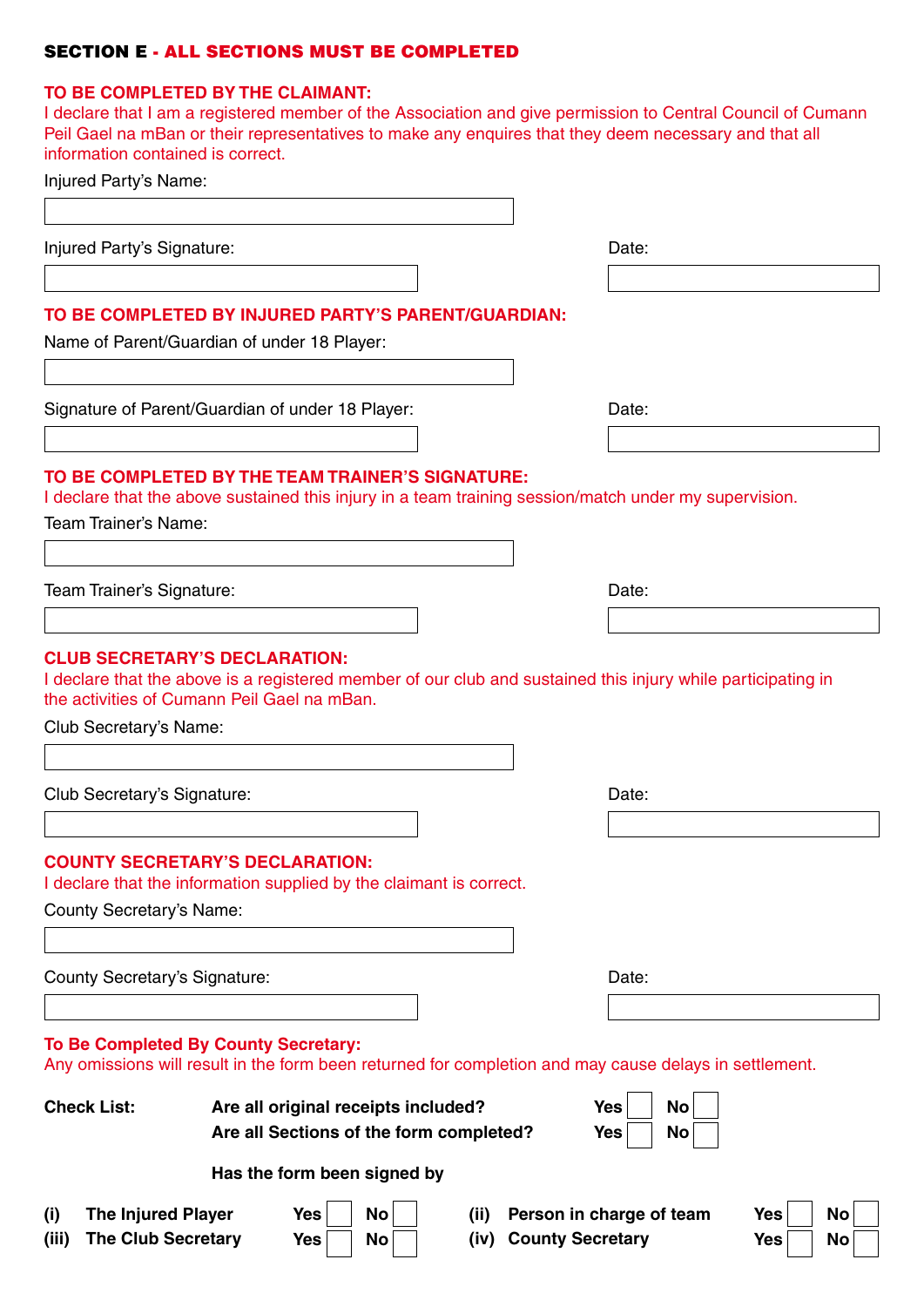# SECTION D

# **Total Expenses being claimed for this injury.**

Please complete all sections of table below

|                   | <b>Name</b> | <b>Amount</b> | <b>Office use only</b> |
|-------------------|-------------|---------------|------------------------|
|                   |             |               |                        |
| <b>Physio</b>     |             |               |                        |
|                   |             |               |                        |
| G.P               |             |               |                        |
|                   |             |               |                        |
| <b>Consultant</b> |             |               |                        |
|                   |             |               |                        |
| Mri               |             |               |                        |
| <b>Surgery</b>    |             |               |                        |
|                   |             |               |                        |
| <b>Dentist</b>    |             |               |                        |
|                   |             |               |                        |
| <b>Medical</b>    |             |               |                        |
|                   |             |               |                        |
| <b>Hospital</b>   |             |               |                        |
|                   |             |               |                        |
| <b>Xray</b>       |             |               |                        |
|                   |             |               |                        |
| <b>Wages</b>      |             |               |                        |
| Other             |             |               |                        |
|                   |             |               |                        |
| <b>Total</b>      |             |               |                        |

**Physiotherapy is required to be carried out by individuals with an appropriate third level qualification,**  who are members of a regulatory professional body in line with their qualifications and who have **appropriate insurance/indemnity.**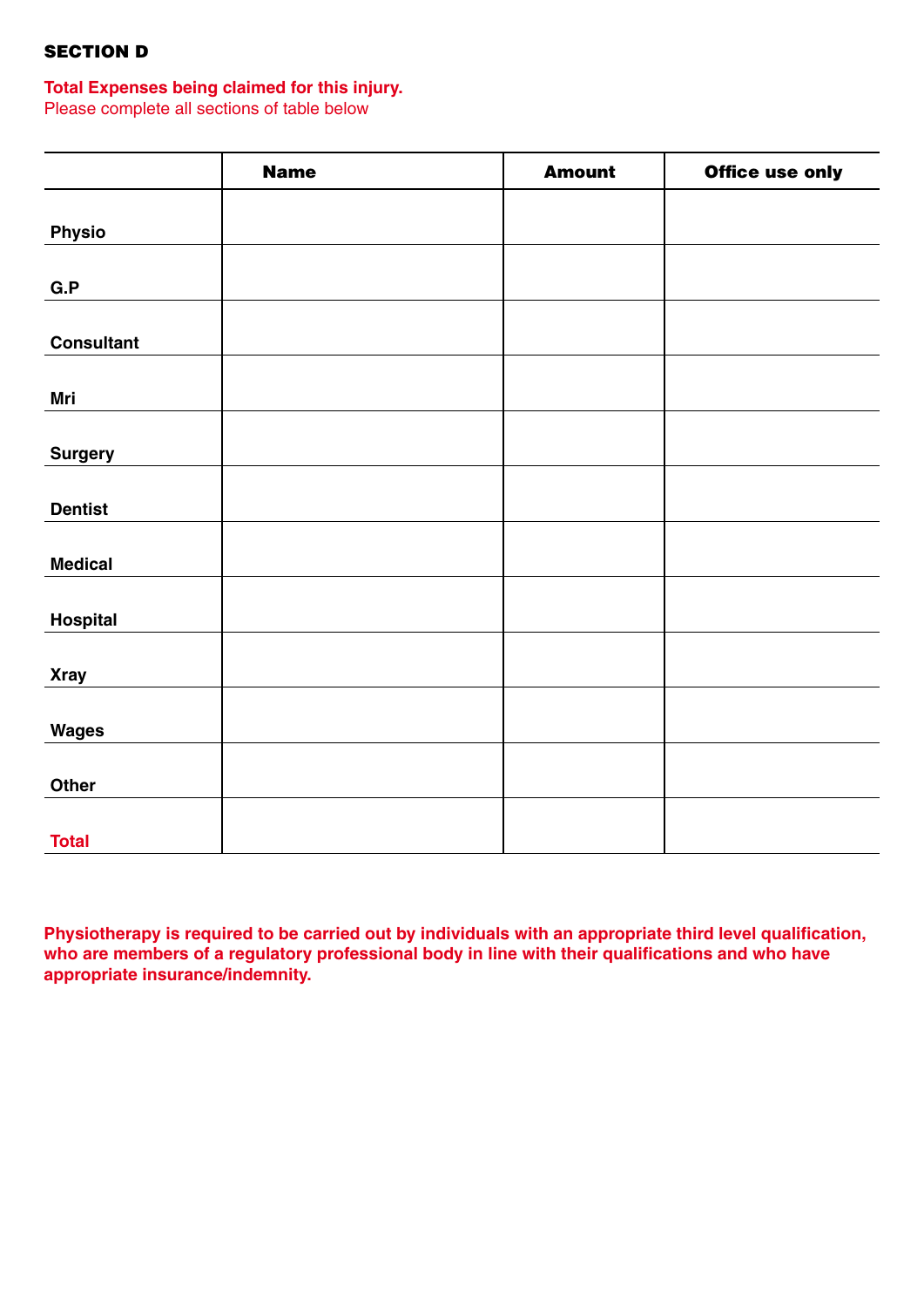# Cumann Peil Gael na mBan INjury Fund Claim Guidelines and Information

#### Introduction:

- 1.1 The Injury Fund is a response on the part of Cumann Peil Gael na mBan (hereafter called the Association) to show concern for the welfare of those who are involved in Ladies Football and those who have registered with the Association.
- 1.2 There is no legal obligation on the Association to provide such a scheme and under no circumstances should it be interpreted as either Insurance or Indemnity. Risk is an inherent factor in sport, and when players voluntarily take part in games, they accept the risks.
- 1.3 The Injury Fund does not seek to compensate fully for injury but to mitigate against hardship to players and officials. It is intended to be a supplement to other Schemes where applicable.
- 1.4 Injury claims will be monitored on a claim by claim basis and a player who plays while receiving treatment may have her claim disallowed. Private treatment is defined as any treatment that is paid outside of the public health treatment system.

#### Scope:

- 2.1 The Fund applies to players on a team registered with the Association who incur accidental injury while playing ladies Football, either (a) in the course of an official competitive game or challenge game, or
- (b) in the course of an official and supervised team training session. 2.2 It also applies to Club Officers, Team Mentors, Match Officials i.e. Referees, Umpires and Linespersons, involved in Ladies Football and who have paid the appropriate Registration and Injury Fund Fee.
- 2.3 The Fund covers Adults and Youth members of the Association and also players registered with the Fund through Primary, Post-Primary and Third Level Schools and Colleges.
- 2.4 For the purpose of the Fund, an Adult is a Full Registered member of the Association who is 18 years of age or over on the 1st January of the year. A Youth is a Full Registered member of the Association who is under 18 years on the 1st January of the Year.
- 2.5 The Scheme operates from June 1st each year to May 31st the following year.

### Registration:

- 3.1 All players must be registered with the Fund.
- 3.2 Exemptions from this are:
	- (a) Players participating in official schools competitions.
	- (b) Non playing members of the Association whose participation shall be optional.
	- (c) New York and North America.
- 3.3 Clubs and other units of the Association must submit their Registration by 1st June each year. The registration year commences on 1st June each year and terminates on the 31st May of the following year.
- 3.4 Any player or club registering or affiliating to the Association after 1st January in any year shall be included in the fund up to and including 31st May of the following year.
- 3.5 In the case of a player registering with an existing club between 1st January and 31st May of a particular year, she must be included on the registration form for the new registration year.
- 3.6 Refunds of subscriptions will not be considered.

### Funding:

- 4.1 The Injury Fund shall be solely funded by subscriptions in respect of teams registered by Clubs, Schools and Colleges, and also by those voluntarily joining the scheme as a non-playing member.
- 4.2 The Subscription to the Fund shall be determined by Central Council of the Association from time to time. Present rates shall be €25 for an adult and €10 for a juvenile and €5 for an under 10's Player.
- 4.3 An Adult player paying  $\epsilon$ 25 will be entitled to be considered for the payment of wages or salary lost together with medical expenses only.
- 4.4 An under-age player paying €10 or €5 will be entitled to be considered for payment of medical expenses only.
- 4.5 The Subscription for non-playing members shall be  $\epsilon$ 25, which will entitle the applicant to be considered for the payment of wages or salary lost together with medical expenses only.

#### Benefits:

- 5.1 DENTAL
	- Unrecoverable dental expenses up to a maximum of  $\epsilon$ 3,000.
- 5.2 MEDICAL
	- Unrecoverable medical expenses up to a maximum of  $\epsilon$ 5,000 payable for any one injury.
	- (i) Physiotherapy is required to be carried out by individuals with an appropriate third level qualification, who are members of a regulatory professional body in line with their qualifications and who have appropriate insurance/indemnity. 90% of Physiotherapy costs may be paid.
	- (ii) Travel Expenses and any medical aids are not covered under the Scheme.